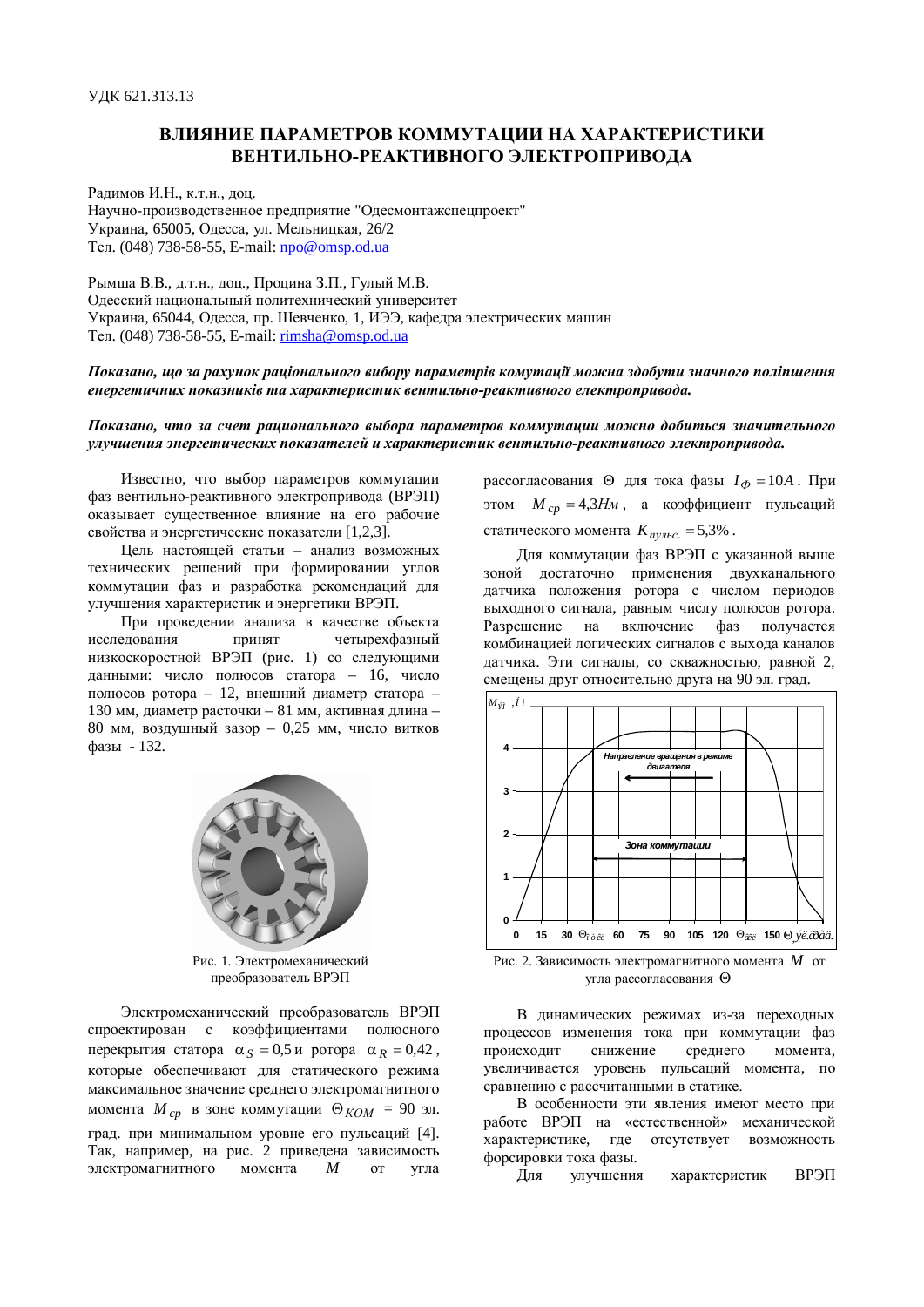возможны следующие способы:

1. Применение буферных конденсаторов, үскоряющих рост тока во включаемой фазе. Нелостаток – необходимость применения электронных силовых компонентов на повышенное напряжение.

2. Симметричное расширение зоны коммутации фаз. В этом варианте необходимо применение датчика, имеющего вместо двух каналов уже четыре – по числу фаз ВРЭП.

3. Расширение зоны коммутации с опережением включения фаз, что требует, для реверсивных приводов, увеличения числа сигналов с датчика положения ротора до восьми. При этом угол включения фазы смещается в сторону рассогласованного положения полюсов статора и ротора.

4. Применение инкрементного энкодера с большим числом импульсов на оборот (360 и более), позволяющего определять текущее положение ротора ВРЭП, и с помошью системы управления программно задавать углы включения/отключения фаз в зависимости от скорости вращения ротора, а также формировать токи фаз при их выключении. Аналогичные возможности предоставляет бездатчиковое управление ВРЭП.

Учитывая, что способ 1 достаточно подробно рассмотрен в [1], а способ 4 требует отдельного изложения результатов его применения (что будет слелано в дальнейшем), ниже приведены расчетные исследования способов 2 и 3, а также их сопоставительный анализ с исходным вариантом с  $\Theta_{KOM}$ =90 эл. град.

В основу исследований положена следующая математическая модель:

$$
U_{\Phi} = I_{\Phi} R_{\Phi} + \frac{d\Psi_{\Phi}}{dt},
$$
  

$$
M_{\Sigma} = M_C + J_{\Sigma} \frac{d\omega}{dt},
$$
 (1)

где  $U_{\Phi}$  - напряжение,  $I_{\Phi}$ - ток фазы,  $R_{\Phi}$ сопротивление фазы, Ч<sub>Ф</sub>- потокосцепление фазы,  $M_{\Sigma}$ - результирующий электромагнитный момент от действия всех фаз, *M<sub>C</sub>* - момент сопротивления,  $J_{\Sigma}$  суммарный момент инерции системы электропривода, ω - угловая скорость ротора, t время.

 $\Pi$ ервое уравнение системы  $(1)$ дифференциальное уравнение электрического равновесия, записываемое для каждой из фаз ВРЭП в предположении о том, что фазы являются независимыми в магнитном отношении, а сама магнитная система – симметрична относительно фаз. Второе уравнение системы (1) дифференциальное уравнение механического равновесия движущихся частей ВРЭП.

Решение системы (1) позволяет найти динамические характеристики ВРЭП  $I_{\phi}$ ,  $M$ ,  $\omega = f(t)$ , a также построить его <u>механическую характеристику</u>  $ω = φ(M)$ .

Для решения системы (1) первоначально требуется получить зависимости для фазы ВРД:

$$
\Psi_{\Phi} = f_1(I_{\Phi}, \Theta_M), \qquad (2)
$$

$$
M_{\Phi} = f_2(I_{\Phi}, \Theta_M), \qquad (3)
$$

где  $M_{\Phi}$  - электромагнитный момент фазы,  $\Theta_{\scriptscriptstyle M}$  механический угол между осями полюсов фазы статора, возбуждаемой током  $I_{\Phi}$ , и ротора.

Зависимости (2)  $\div$  (3) являются существенно нелинейными, что определяется принципом работы и геометрическими особенностями ВРЭП. Наиболее быстро и точно они могут быть получены путем численного расчета магнитного поля методом конечных элементов (МКЭ), т.е. на базе полевой математической модели [5].

Для расчета режимов работы ВРЭП разработана подсистема компьютерного моделирования, базирующаяся на положениях, изложенных в [5], отличительными особенностями которой являются:

- по сравнению с подсистемой [1] использование результатов расчета магнитного поля ВРЭП численным методом с учетом реальной геометрии и уровня насыщения участков магнитной системы;

- по сравнению с полсистемой [6] – увеличенное более чем на порядок быстролействие. что позволяет проволить многочисленные расчетные исследования в сжатые сроки.

Подсистема обладает следующими BO3MOЖHOCTЯMИ:

- ввод исходных данных и выполнение предварительного расчета геометрических размеров, электромагнитных нагрузок и обмоточных данных электромеханического преобразователя ВРЭП;

- передача результатов предварительного расчета в программу FEMM [7] для моделирования магнитного поля и получения зависимостей (2) и (3) в табличной форме с последующей их визуализацией;

- расчет полного сопротивления цепи фазы с учетом топологии схемы инвертора, а также расчет суммарного момента инерции, состоящего из момента инерции ротора и момента инерции механизма, приведенного к валу ротора;

- анализ динамических режимов работы ВРЭП с представлением результатов в виде диаграмм (либо таблиц) изменения мгновенных значений:

а) напряжений и токов фаз, а также тока источника.

б) моментов фаз и суммарного момента двигателя,

в) потокосцепления фаз,

д) скорости двигателя с представлением значений углов коммутации,

е) полезной мощности, потребляемой мощности и мощности потерь,

ж) потребленной энергии от источника за время пуска и отдаваемой энергии источнику при торможении;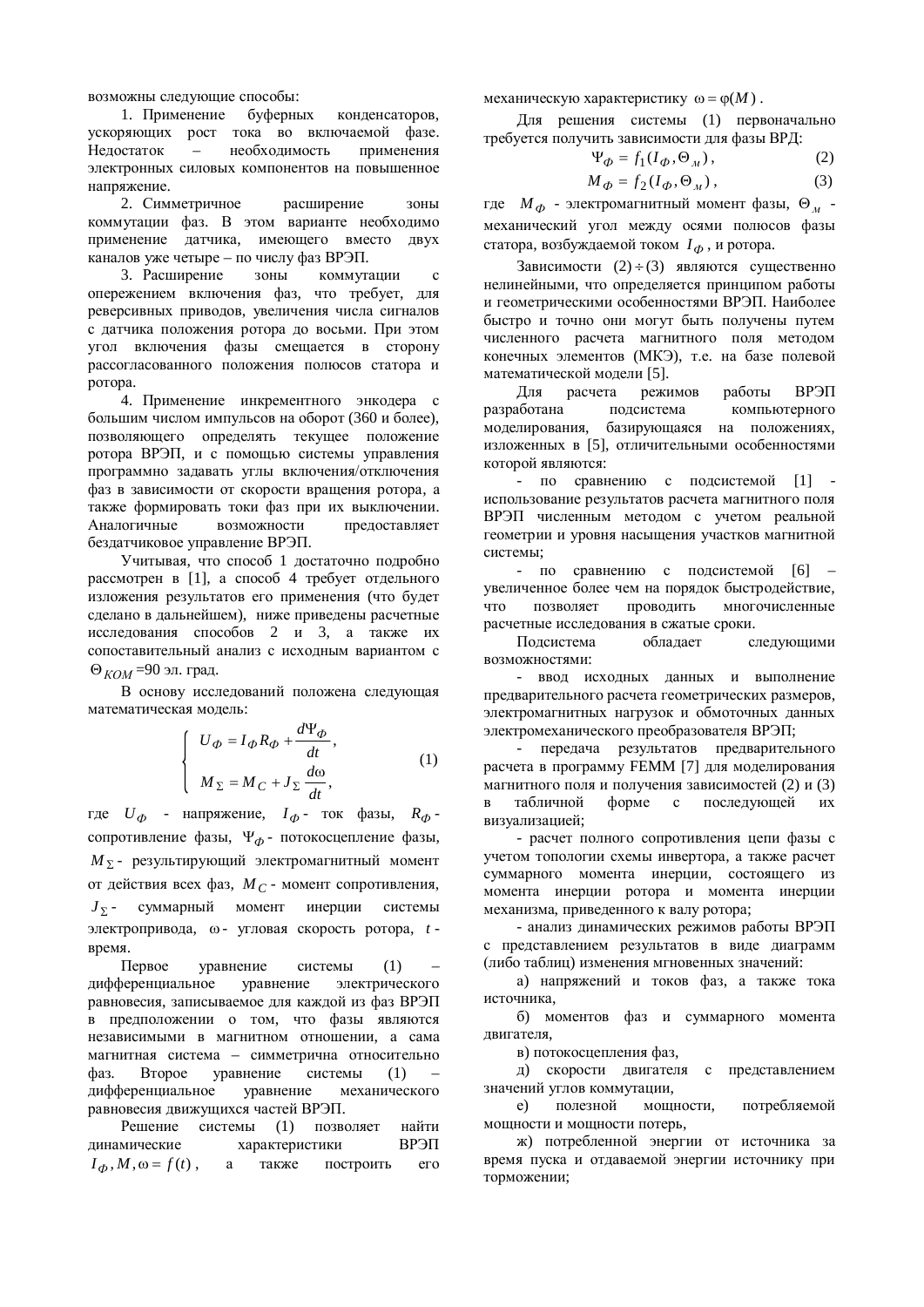- анализ квазиустановившихся режимов работы ВРД с представлением:

а) значений потребляемой и полезной мощности, мощности электрических и механических потерь, а также оценки сходимости расчета баланса мощности,

б) значений установишейся скорости и среднего момента *M cp* с оценкой величины пульсаций момента,

в) величины КПД ВРЭП,

г) механической характеристики  $\omega = \varphi(M)$ ,

д) рабочих характеристик ВРЭП.

С использованием изложенных выше математических и программных средств моделирования ВРЭП получены следующие результаты по улучшению характеристик ВРЭП.

Способ 2. Исследовалось влияние симметричного расширения зоны коммутации  $\Theta_{KOM}$  в пределах от 7,5 до 15 градусов на изменение КПД η и коэффициента пульсаций  $K_{\text{nv,loc.}}$ момента при работе ВРЭП на «естественной» механической характеристике. На рис. 3,4 представлены указанные зависимости для ряда значений момента *M* . Как следует из рис. 3, 4 для увеличения КПЛ при одновременном снижении уровня пульсаций момента ВРЭП, по сравнению с вариантом коммутации в 90 эл. град. (7,5 мех. град.), может быть рекомендована зона коммутации в 132 эл. град. (11 мех. град.). Так, например, для значения момента  $M = 4H_M$  имеем: при  $\Theta_{KOM} = 7.5$  мех. град. КПД составлял 35,9%, при ⊕<sub>КОМ</sub> = 11 мех. град. он вырос до 41,3%, а *К<sub>пульс*. снизился с 49,6%</sub> до 36,9%. Таким образом, незначительное удорожание датчика положения ротора позволяет улучшить показатели ВРЭП.



Pис. 3. Зависимости  $\eta = f(\Theta_{KOM})$  для ряда значений момента  $M$ 



Рис. 4. Зависимости  $K_{ny,abc} = f(\Theta_{KOM})$  для ряда значений момента М

Способ 3. Исследовалось влияние расширения зоны коммутации и смещения угла включения фазы в сторону рассогласованного положения полюсов статора и ротора. Результаты расчетов позволяют рекомендовать следующие параметры коммутации:  $\Theta_{KOM} = 8.5$  мех. град.,  $\Theta_{BKZ} = 0.5$  мех. град. При таких параметрах наблюдается дальнейший рост КПД – до 47,7%, а также существенное снижение коэффициента пульсаций момента – до 9,4% при  $M = 4H<sub>M</sub>$ , что хорошо иллюстрируется рис. 5.

 $Conocma$ *вление результатов.* 

На рис. 6,7 представлены результаты расчетов значений η и *К<sub>пульс*. в зависимости от момента для</sub> предложенных выше способов коммутации в сопоставлении с исходным вариантом с  $\Theta_{KOM} = 90$ эл. град., а также механические характеристики ВРЭП (рис. 8). На рисунках: зависимости 1 – исходный вариант, 2 – коммутация по способу 2, 3 – коммутация по способу 3.

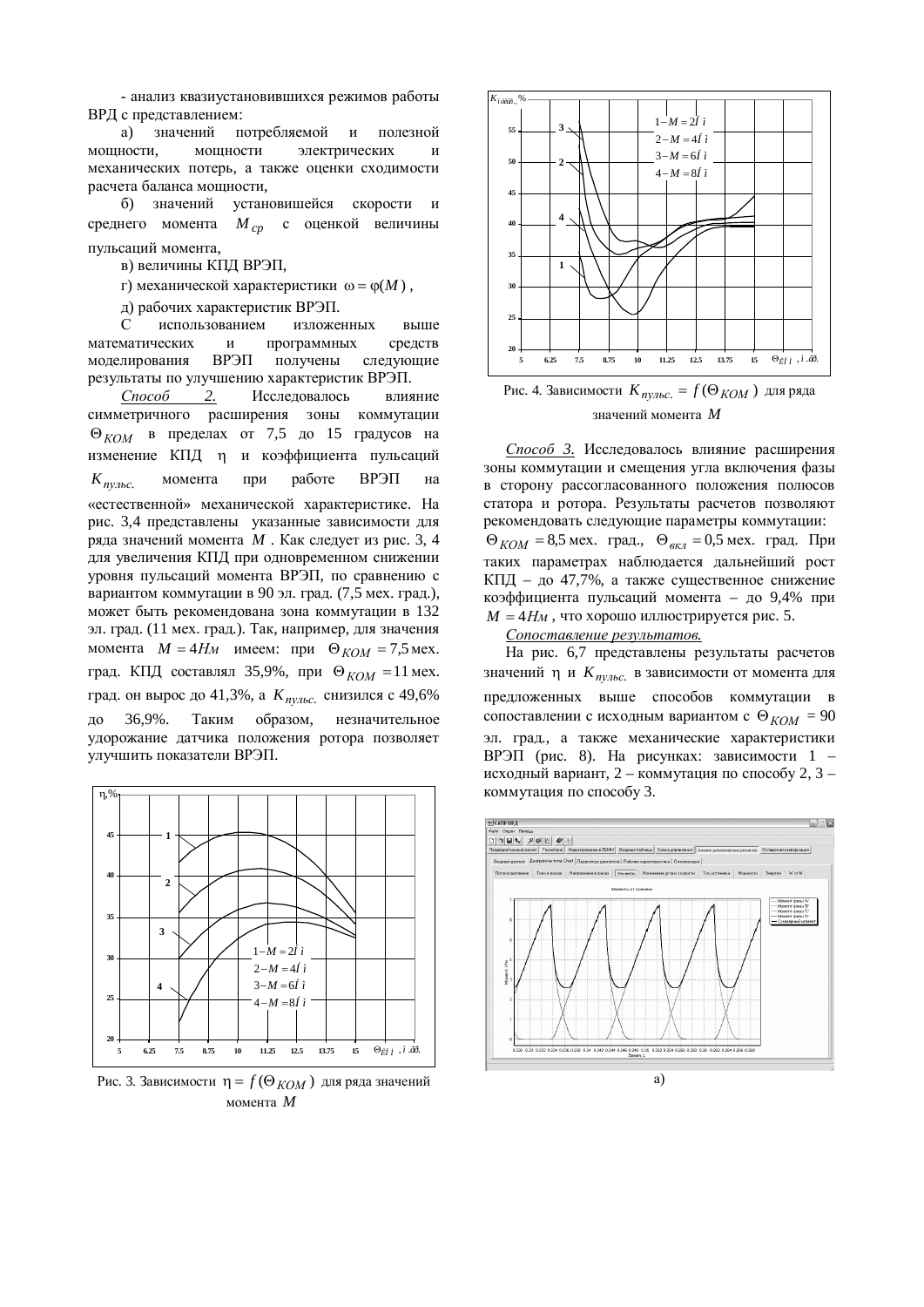

Рис. 5. Зависимости момента ВРЭП от времени при: a)  $\Theta_{KOM} = 7.5, \Theta_{KEM} = 3.75$ **6**)  $\Theta_{KOM} = 8.5, \Theta_{KRI} = 0.5$ 



Рис. 6. Зависимости  $\eta = f(M)$ 

Как видно из приведенных зависимостей применение способа коммутации 2 позволяет, по сравнению с исходным вариантом, увеличить КПД ВРЭП в среднем на 6%, снизить К<sub>лульс.</sub> в среднем на 10%, а переход к способу 3 способствует дополнительному увеличению КПД в среднем еще на 6% при снижении  $K_{ny,abc}$  в среднем до 13%.





Pис. 8. Механические характеристики  $\omega = \varphi(M)$ 

Рассмотрение механических характеристик позволяет слелать заключение о том, что способы 2 и 3 дают примерно одинаковое смещение «естественной» механической характеристики ВРЭП в область больших значений скорости. При этом для одних и тех же значений момента скорость отличается в среднем в 1,55 раза от исходного варианта.

Интерес представляет также рассмотрение процесса пуска электропривода при указанных способах коммутации. На рис. 9 представлены результаты моделирования процесса разгона при следующих условиях:  $M_C = 4H_M$ ,

 $J_{\Sigma} = 0.0056\kappa\epsilon \cdot \mu^2$ . Ток привода ограничен на уровне 20 A.

Видно, что на начальном участке разгона динамические свойства при различных способах коммутации примерно одинаковы. Влияние коммутационных параметров начинает проявляться при выходе на установившуюся скорость, а именно наблюдаются отличия как по среднему значению установившейся скорости, так и по уровню ее пульсаций.



Рис. 9. Моделирование процесса пуска ВРЭП

## *Выводы.*

1. Существенное улучшение энергетических характеристик и рабочих свойств ВРЭП возможно путем небольшого усложнения датчика положения ротора, что не приводит к заметному удорожанию